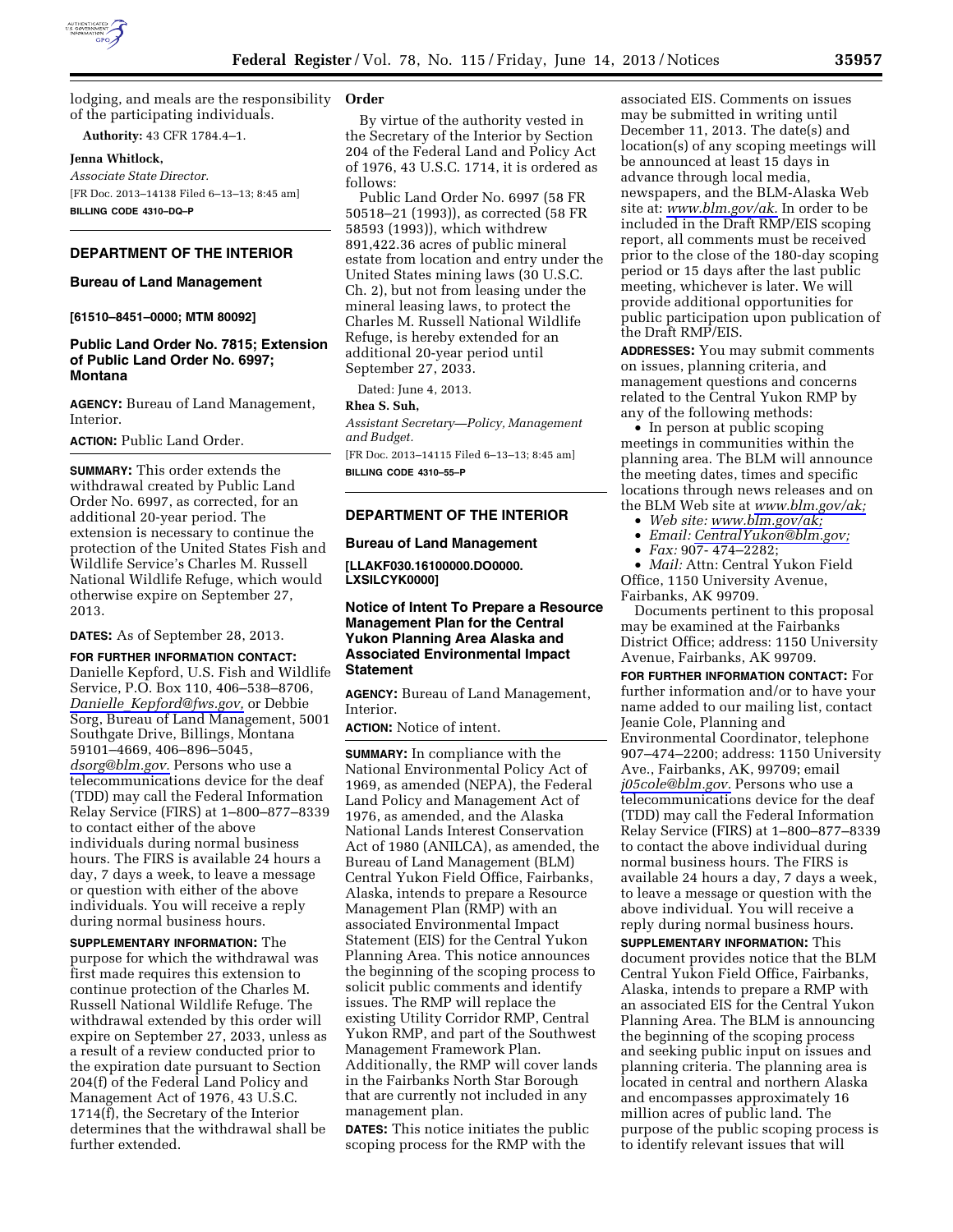influence the scope of the environmental analysis, including alternatives, and guide the planning process. Preliminary issues for the planning area identified by BLM personnel, Federal, State, and local agencies, and other stakeholders include: Increasing demands for and impacts from recreational use along the Dalton Highway; access and off-highway vehicle use, particularly along the Dalton Highway; increasing demand for mining; impacts from mining on fish and aquatic habitats; opening lands to new mineral entry; disposal of mineral material along the Dalton Highway; allowing the State of Alaska to select lands within the Utility Corridor for conveyance to the state; identification of Areas of Critical Environmental Concern (ACEC); potential additions to the Wild and Scenic Rivers system; management of wilderness characteristics; protection of resources important to maintaining a subsistence lifestyle; the importance of subsistence to local economies and traditional lifestyles; and impacts from climate change. Preliminary planning criteria include:

1. The primary purpose of the lands withdrawn by Public Land Order 5150 is the transportation of energy resources; therefore, the BLM will avoid proposing actions or activities with potential adverse impacts to existing and future energy transportation systems on these lands located within the corridor;

2. The BLM Central Yukon Field Office will encourage opportunities for public participation throughout the planning process;

3. The BLM will recognize and protect valid existing rights;

4. The BLM will consider subsistence uses and minimize adverse impacts in accordance with Section 810 of the ANILCA;

5. The BLM will work cooperatively with State and Federal agencies, Native corporations, Tribes, and municipal governments;

6. The BLM will consider plans and policies of adjacent conservation system units, land owners, and local governments;

7. The BLM will consider Department of the Interior guidance, Alaska Department of Fish and Game (ADF&G) objectives, and Federal Subsistence Board requirements and mandates—in decisions related to wildlife management.

8. The RMP will be consistent with the Bureau's H–1601–1 Land Use Planning Handbook, Appendix C, Program-Specific and Resource-Specific Decision Guidance and applicable BLM manuals and handbooks;

9. The plan will be consistent with the standards and guidance set forth in the Federal Land Policy and Management Act, NEPA, Council Environmental Quality, Historic Preservation Act, Wild and Scenic Rivers Act, Migratory Bird Treaty Act, ANILCA, and other Federal laws, regulations, and policies as required;

10. The plan will be consistent with BLM-Alaska Land Health Standards;

11. The BLM will complete designations for Off-Highway Vehicles for all BLM-managed lands within the planning area according to the regulations found in 43 CFR part 8342;

12. Within the Utility Corridor development nodes, the BLM will assess areas designated by BLM in the Utility Corridor RMP/ROD (1991) for future development (i.e., visitor facilities, restrooms, rest stops, etc.) regarding the location, size, boundaries, and appropriate uses, their long-range development, state or federal management, and affects on adjacent and nearby lands;

13. The plan will address public access needs;

14. The BLM will consider current and potentially new special designations, such as ACECs and Research Natural Areas (RNAs), using the criteria found in 43 CFR 1610.7–2 and 43 CFR part 8223;

15. Review and classification of waterways as eligible for inclusion in the National Wild and Scenic River System will be consistent with the guidance in BLM's 8351 Manual—Wild and Scenic Rivers;

16. The BLM will incorporate Environmental Justice (EJ) considerations in land use planning alternatives to adequately respond to EJ issues facing minority populations, low income communities, and Tribes living near public lands and using public land resources;

17. The plan will assess all BLMmanaged lands in the planning area for wilderness characteristics using criteria established by BLM Manual 6310. The RMP will examine options for managing lands with wilderness characteristics and determine the most appropriate land use allocations for these lands. Considering wilderness characteristics in the land use planning process may result in several outcomes, including, but not limited to: (1) Emphasizing other multiple uses as a priority over protecting wilderness characteristics; (2) emphasizing other multiple uses while applying management restrictions (conditions of use, mitigation measures) to reduce impacts to wilderness characteristics; and, (3) the protection of wilderness characteristics as a priority over other uses; and

18. The BLM will manage the Central Arctic Management Area Wilderness Study Area consistent with BLM Manual 6330—Management of BLM Wilderness Study Areas, and ANILCA, until Congress acts on the wilderness recommendation.

You may submit comments on issues; planning criteria; and, management questions and concerns in writing to the BLM at any public scoping meeting, or you may submit them to the BLM using one of the methods listed in the **ADDRESSES** section above. In order to be included in the Draft RMP/EIS scoping report, all comments must be received prior to the close of the 180-day scoping period or 15 days after the last public meeting, whichever is later. Before including your address, phone number, email address, or other personal identifying information in your comment, you should be aware that your entire comment—including your personal identifying information—may be made publicly available at any time. While you can ask us in your comment to withhold your personal identifying information from public review, we cannot guarantee that we will be able to do so. The BLM will evaluate identified issues to address in the plan, and will place them into one of three categories:

1. Issues to be resolved in the plan; 2. Issues to be resolved through policy or administrative action; or,

3. Issues beyond the scope of this plan.

The BLM will provide an explanation in the Draft RMP/Draft EIS as to why an issue was placed in category two or three. The public is also encouraged to help identify any management questions and concerns that should be addressed in the plan. The BLM will work collaboratively with interested parties to identify the management decisions that are best suited to local, regional, and national needs and concerns.

The BLM will use the NEPA public participation requirements to assist the agency in satisfying the public involvement requirements under Section 106 of the National Historic Preservation Act (NHPA) (16 U.S.C. 470(f)) pursuant to 36 CFR 800.2(d)(3). The information about historic and cultural resources within the area potentially affected by the proposed action will assist the BLM in identifying and evaluating impacts to such resources in the context of both NEPA and Section 106 of the NHPA.

The BLM will consult with Federally Recognized Indian tribes on a government-to-government basis in accordance with Executive Order 13175